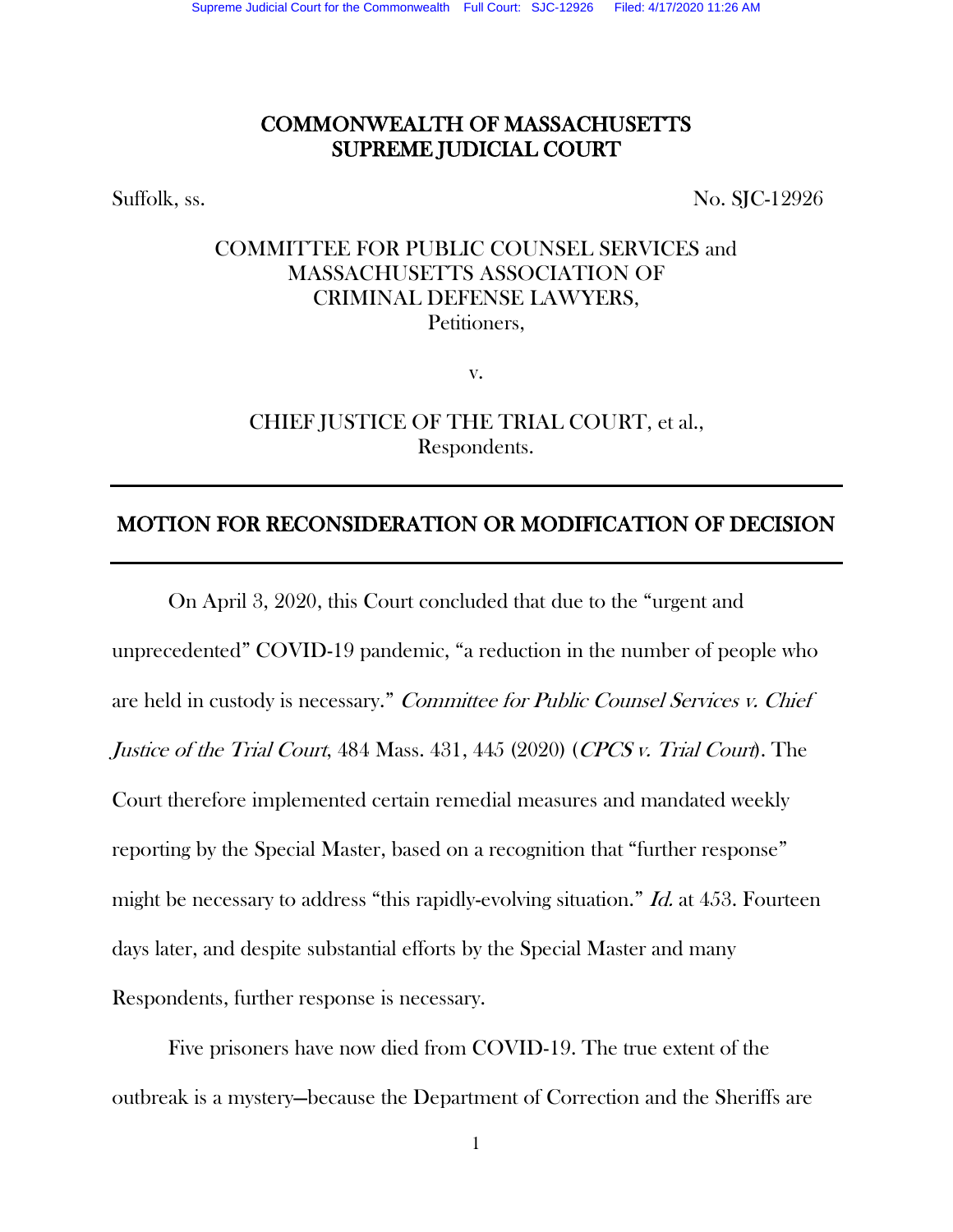scarcely testing anyone—but at least 180 incarcerated individuals and at least 138 corrections staffers are infected. 1

Meanwhile, 449 individuals have reportedly been released due to this Court's decision. Those releases should be applauded. But because they coincide with a dramatic rise in infections, there can be no credible claim that the current pace of releases will suffice to curb the spread of COVID-19, and with it the risk of more illness and death, in the Commonwealth's carceral settings. Of the over 7,700 incarcerated people in DOC custody on April 6, only <sup>11</sup> people have been released pursuant to this Court's order and the overall population reduction is only 168 people, or 2.17%. That is not nearly enough to mitigate this looming disaster. Petitioners therefore move for reconsideration and modification, pursuant to Mass. R. App. P. 27, to correct misapprehensions of law and fact that stand in the way of remedial measures that will save more lives.

With respect to the law, this Court's pronouncements concerning stays of sentences needlessly created a barrier to achieving the levels of prisoner releases that will be necessary to mitigate the outbreak. On April 3, the Court held that it did not have the power to authorize trial courts to grant stays absent a pending appeal or motion for a new trial. CPCS v. Trial Court, 484 Mass. at 436, 450-451. That holding should be reconsidered. Given the "exceptional circumstances" of the

<sup>1</sup> Petitioners are tracking Respondents reports here: https://data.aclum.org/sjc-12926 tracker/.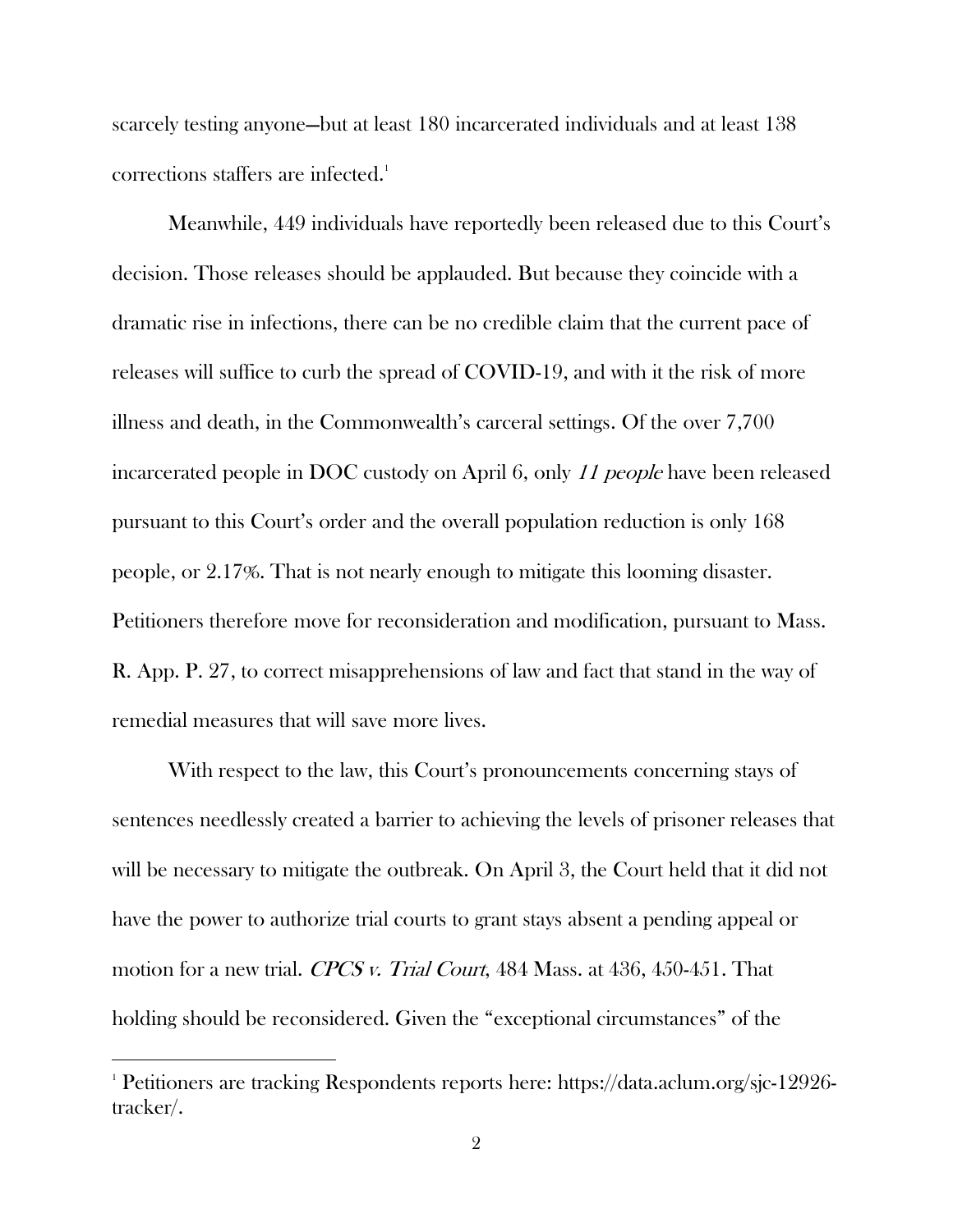pandemic, staying sentences falls squarely within the Court's inherent authority, Commonwealth v. Charles, 466 Mass. 63, 74-75 (2013), and does not implicate the separation of powers concerns that the Court stated arose from shortening sentences.

With respect to the facts, this Court's expectations turned out to have been mistaken in key areas. Contrary to the Court's apparent understanding at the time of the decision, current processes for adjudicating post-conviction motions and parole requests are incompatible with the expeditious release of people who are in danger.

The number of infections continues to rise every day and incarcerated individuals, correctional staff, and the general public are not safe. This is not because the Special Master has failed to move the process along; it is because the process itself needs improvement, just as this Court anticipated it might. The Court should therefore make necessary modifications to save lives.

#### **Background**

Because of the daily reporting ordered by this Court, it is possible to assess whether Respondents' mitigation efforts, combined with prisoner releases, have curbed the spread of the coronavirus inside Massachusetts prisons, jails, and houses of correction. They have not.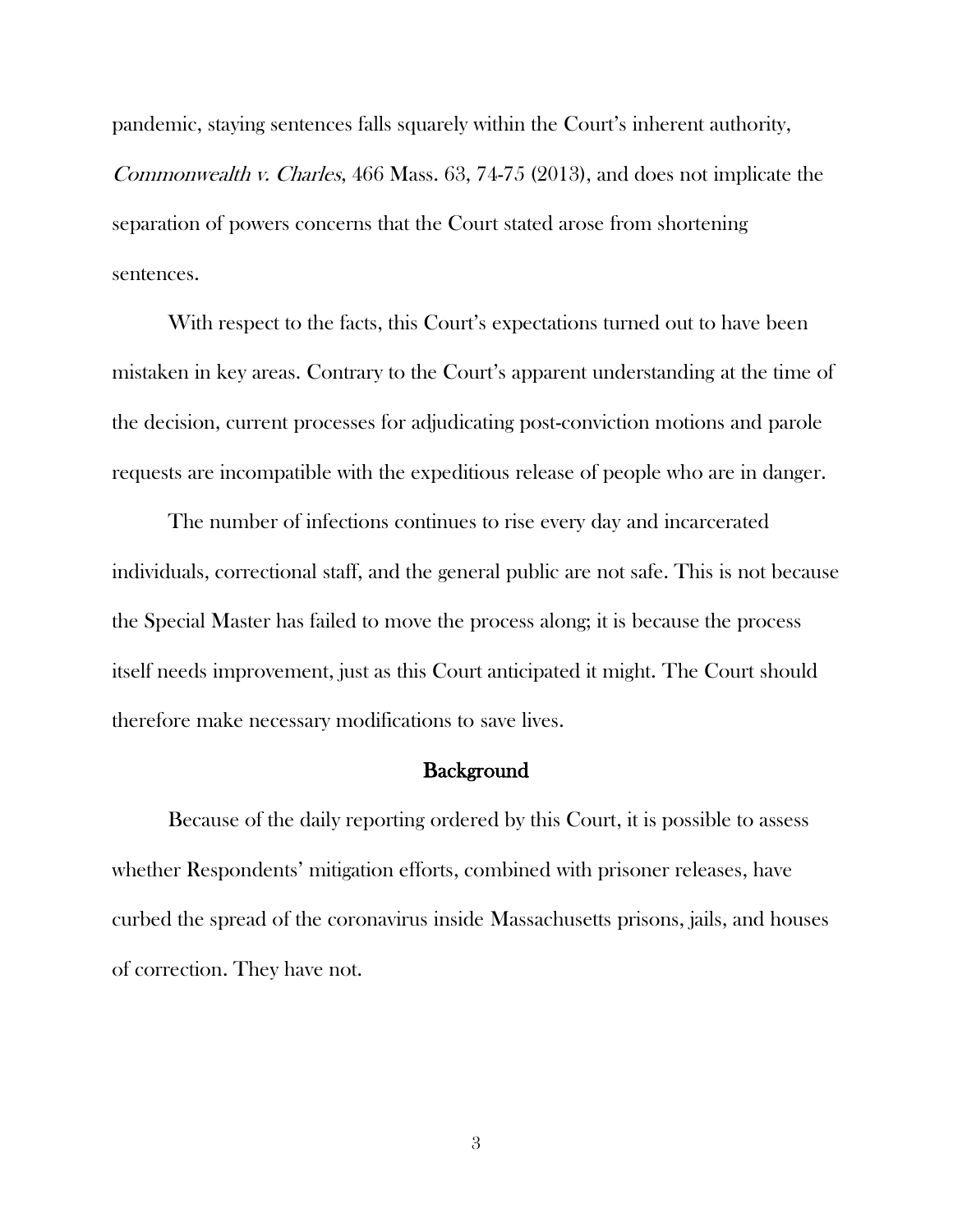Releases have been limited; 449 people have been released pursuant to this order, and since April 7 2 , the total incarcerated population has only decreased by 5.69%.The parole board, to our knowledge, is still requiring people with a positive parole vote to move to a long-term residential facility or step down to a lower security facility—during a time when no transfers are permitted—before they will be released. Of the approximately 300 people with positive parole votes awaiting a parole permit at the time of oral argument on March 31, it appears that only 58 have since received them.<sup>3</sup> Meanwhile, at least 318 incarcerated individuals and staffers have tested positive for COVID-19. In the DOC, where five prisoners have already died, the situation is dire; over 160 prisoners and staffers have confirmed infections, apparently including more than 13% of all prisoners at the Commonwealth's only women's prison.<sup>4</sup>

l

<sup>&</sup>lt;sup>2</sup> April 7, 2020, was the first day that all Respondents provided population statistics to Petitioners.

<sup>3</sup> See Special Master's Weekly Report (Apr. 13, 2020).

<sup>4</sup> See https://www.mass.gov/lists/weekly-inmate-count-2020 (listing 198 prisoners in MCI-Framingham as of April 13, 2020).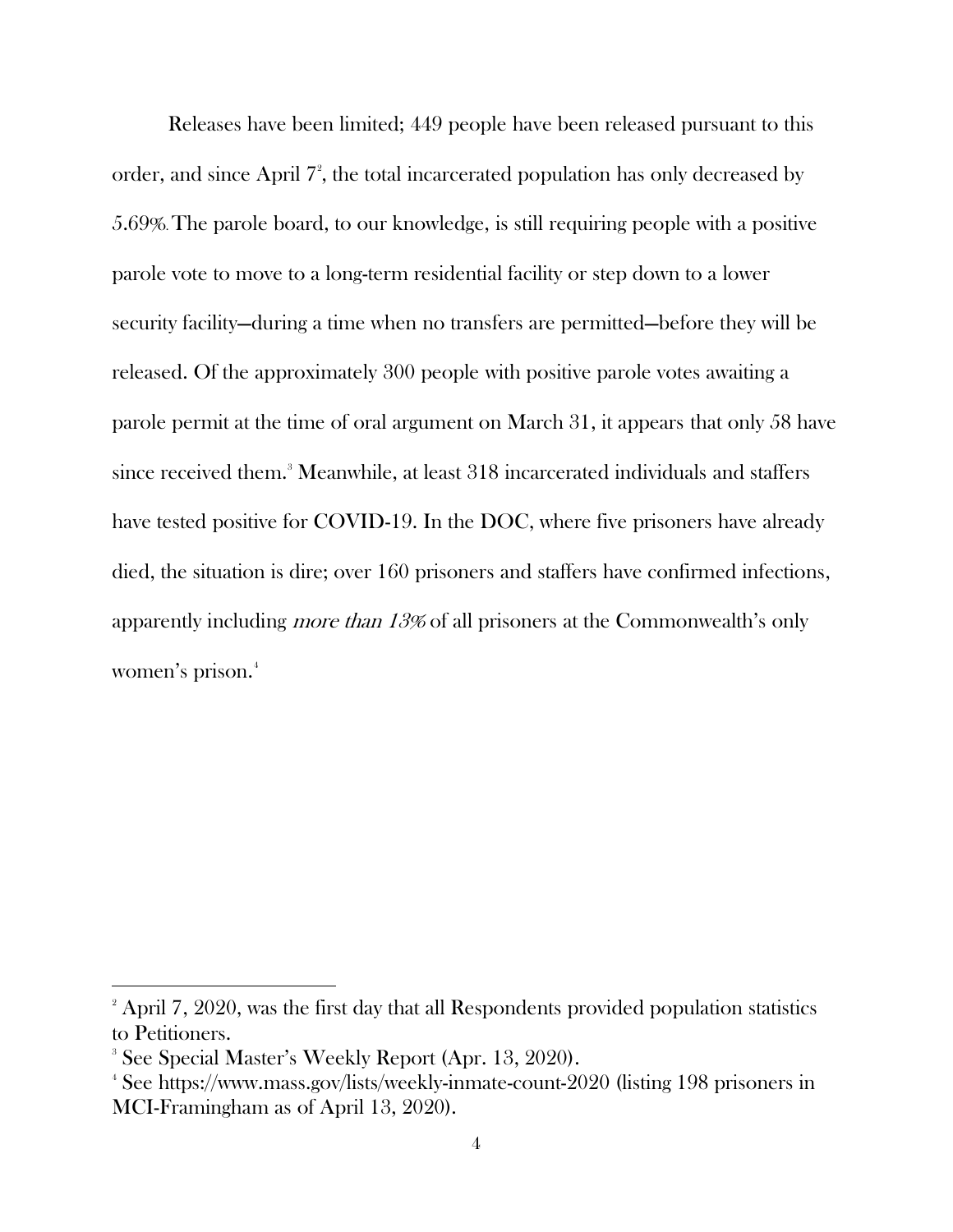

#### **Positive COVID-19 Tests over Time**

Cumulative pursuant to SJC 12926

l,



Overall, Respondents have reported infections among at least 138 staff members and contractors. This is both a human tragedy and a worrying sign that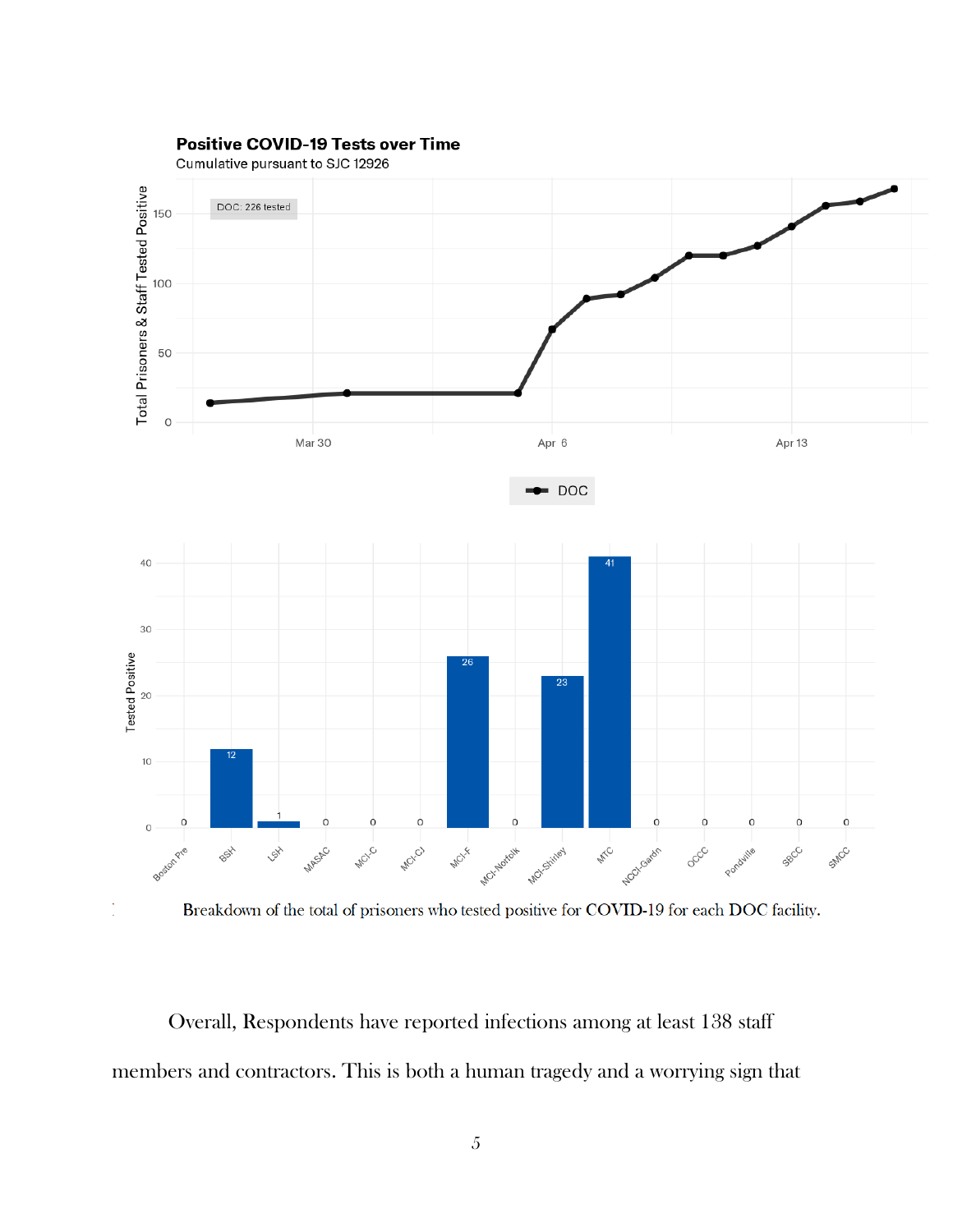infection is being transmitted from the community into prisons and jails, and vice versa.

Officials have found these infections despite rarely testing anyone. As of April 15, just 422 incarcerated individuals, out of a population that has consistently exceeded 14,000, had been tested. The Barnstable and Franklin County Sheriff's Offices have each reported testing zero incarcerated individuals since April 5, while they each have two staffers that have tested positive for COVID-19. $^5$  Contrary to this Court's order, and despite repeated requests, the DOC has never reported how many of its staff have been tested to find its 64 positive staff cases. The DOC has also never reported its inmate testing numbers or overall population per facility, making it impossible for Petitioners or the Court to assess the adequacy of testing in anything but the system as a whole, which itself is patently inadequate. It appears that the Commonwealth is not on a path to solve the coronavirus outbreaks in its prisons and jails, but instead is burying its head in the sand.

#### **Discussion**

Reasonable people might disagree about how many releases are needed to achieve an acceptable level of risk inside and outside prison walls. But it cannot reasonably be disputed that the current rate of releases is inadequate to protect incarcerated persons, correctional staff, and the general public. That is because the

<sup>&</sup>lt;sup>5</sup> Dukes County also reports zero tests of incarcerated individuals since April 5.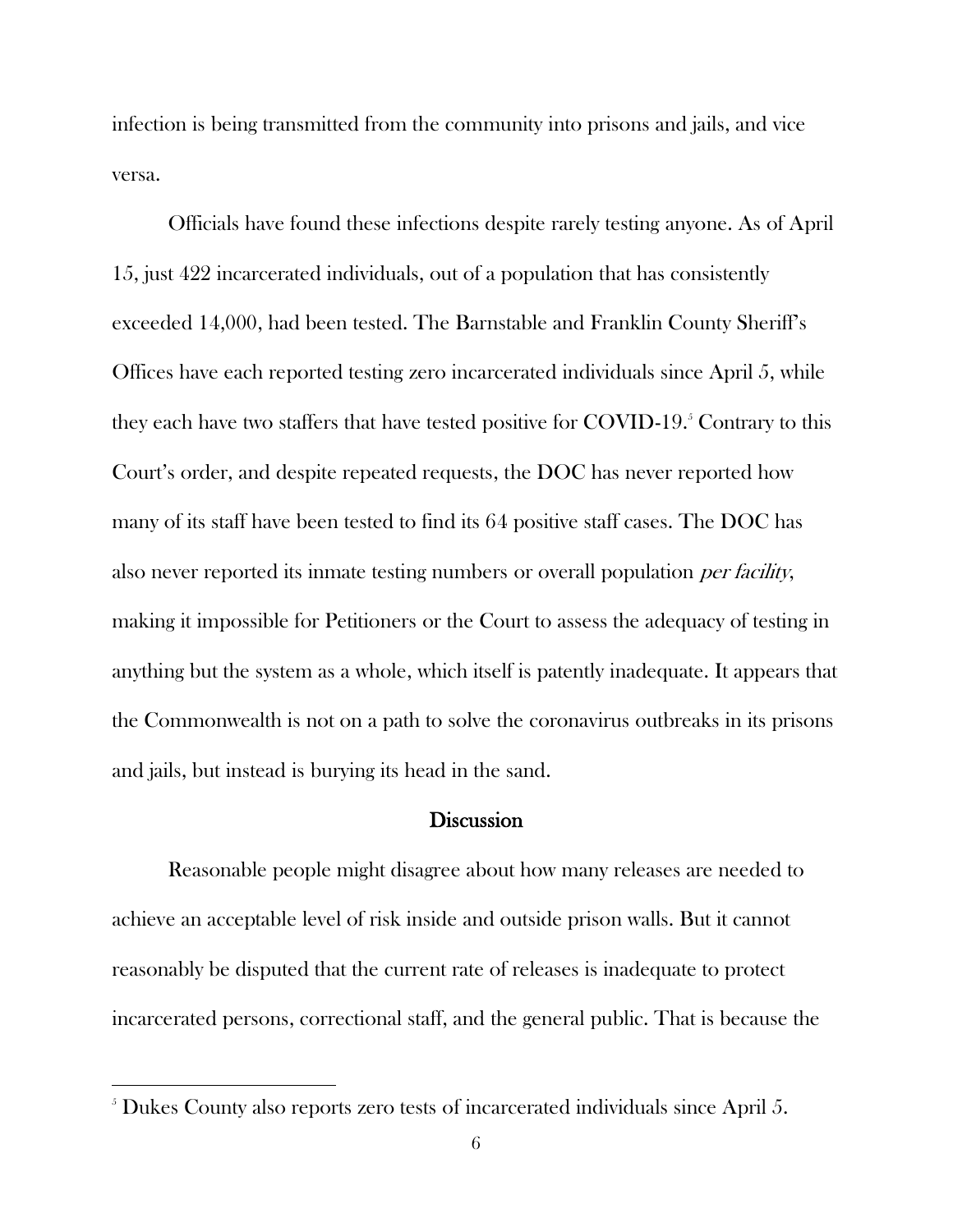crisis inside Massachusetts correctional facilities worsens by the day. Indeed, the number of deaths at the Massachusetts Treatment Center "put[s] it on par with facilities such as Cook County Jail in Illinois, and Rikers Island in New York City. The entire federal prison system has reported only 16 in-custody deaths from the new coronavirus."<sup>6</sup> It is therefore important to correct two misapprehensions in the April 3 opinion that have slowed the pace of prisoner releases: this Court's pronouncements about staying sentences, and its expectations of how individualized release determinations would proceed.

## I. This Court can and should exercise its inherent authority to authorize trial courts to stay sentences during the pandemic even where there are no pending appeals or motions for new trial.

The Court's opinion jointly addressed the judiciary's authority to stay sentences and its authority to revise or revoke them. CPCS v. Trial Court, 484 Mass. at 450-451. But the authority to pause sentences is distinct from, and broader than, the authority to shorten them. See Reply Br. at 21-22. For three reasons, this Court may authorize sentences to be stayed even in the absence of an applicable rule of appellate or criminal procedure, and even where revising or revoking sentences would (under this Court's April 3 decision) implicate separation of powers concerns.

First, exercising the judiciary's inherent authority to stay sentences does not violate separation of powers principles. Although several district attorneys argued

<sup>&</sup>lt;sup>6</sup> Vernal Coleman, *State correctional facility in Bridgewater emerges as hotspot of* coronavirus infection, THE BOSTON GLOBE (April 16, 2020).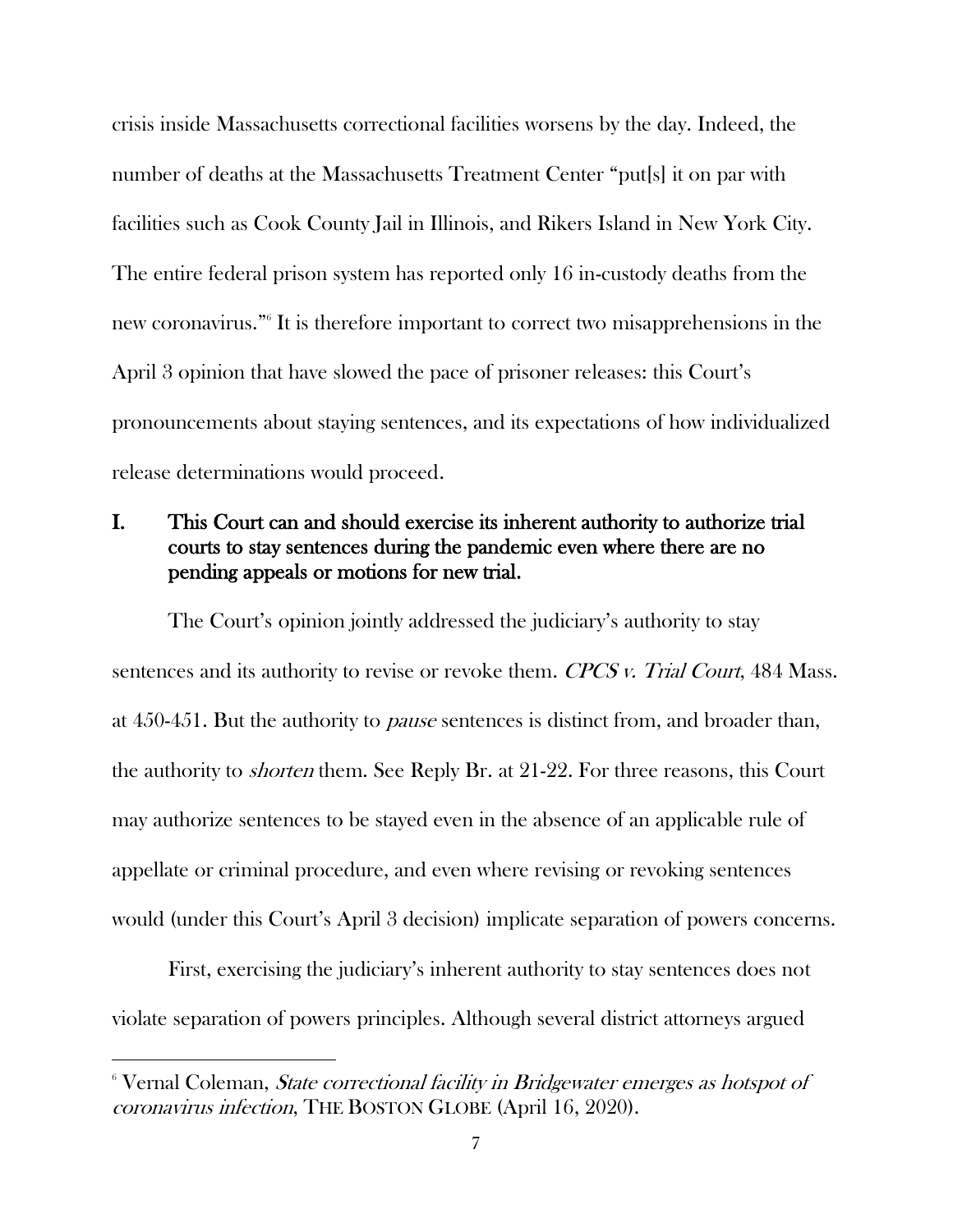that article 30 circumscribes the judiciary's authority to revise or revoke sentences beyond those covered by Mass. R. Crim. P. 29, they did not cite a single case for the proposition that article 30 similarly circumscribes stays of sentences. This is not surprising. Pausing a sentence for a finite period of time, without shortening or otherwise modifying it, treads on neither the legislative authority to set mandatory minimum sentences nor the executive authority to grant parole, pardons, or commutations. Indeed, Petitioners have found no article 30 cases, apart from this Court's April 3 opinion, suggesting otherwise.

Second, the rules of appellate and criminal procedure do not define the outer limit of a judge's authority to stay a sentence; this Court has already held that "a judge has the inherent power to stay sentences for 'exceptional reasons permitted by law." *Charles*, 466 Mass. at 72 (quoting *Commonwealth v. McLaughlin*, 431 Mass. 506, 520 (2000)). Inherent judicial powers "exist independently" of statutory authority. Id. at 73 (quoting First Justice v. Clerk-Magistrate, 438 Mass. 387, 397 (2003)). Because "[t]he very concept of inherent power carries with it the implication that its use is for occasions not provided for by established methods," *id.* (cleaned up)<sup>7</sup> , by definition such "exceptional reasons" exceed those articulated in Mass. R.

<sup>&</sup>lt;sup>7</sup> This petition uses (cleaned up) to indicate that internal quotation marks, alterations or citations have been omitted from quotations. See Jack Metzler, Cleaning Up Quotations, 18 J. App. Prac. & Process 143 (2017).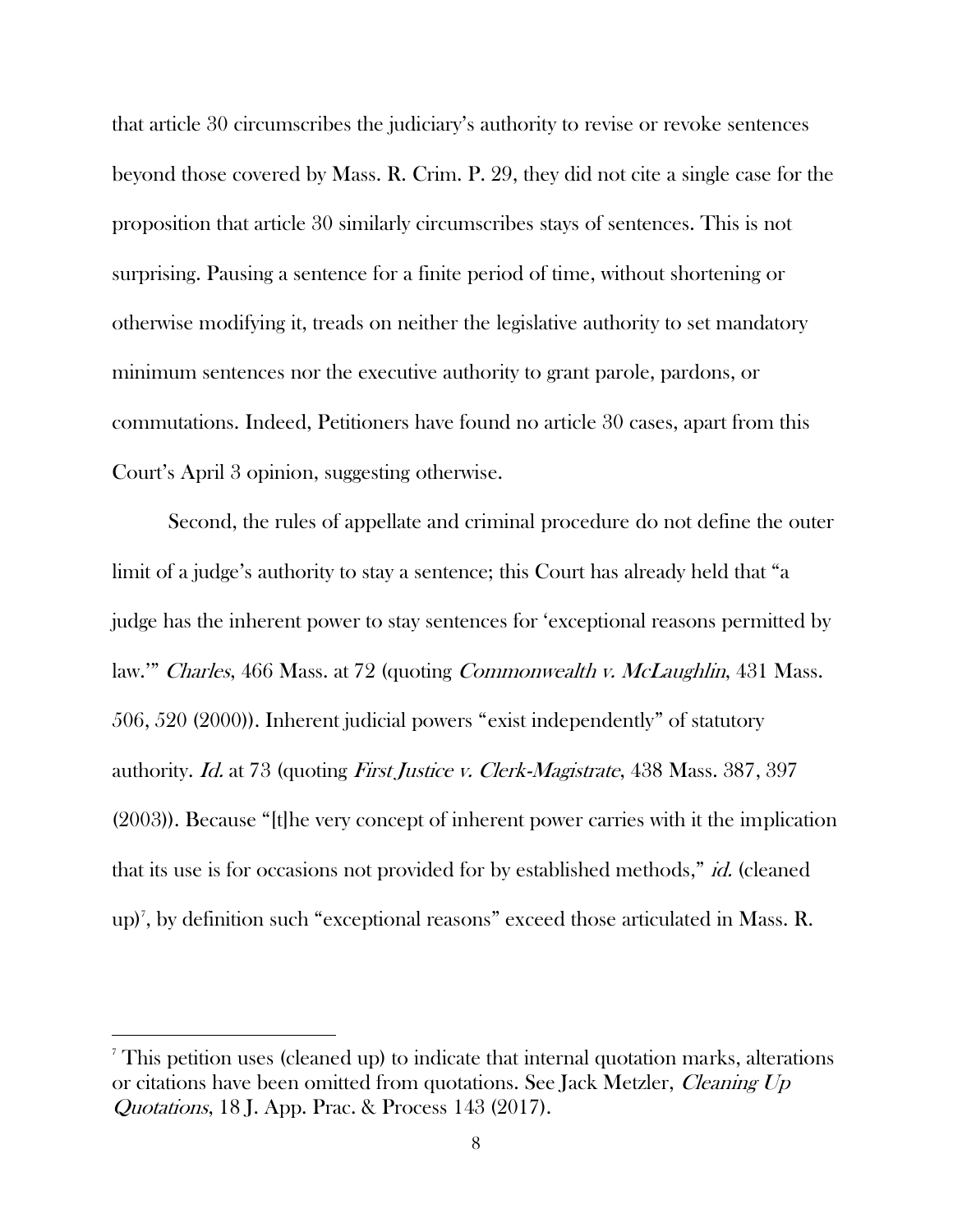App. P. 6 and Mass. R. Crim. P. 31.<sup>8</sup> This includes instances where circumstances necessitate temporary, time-bounded release even in the absence of a pending action for permanent release. See, e.g., Commonwealth v. DeMarco, 387 Mass. 481, 482 (1982) (noting that to "enable the defendant to see his parents, the judge stayed the execution of this sentence for one week"); United States v. Melody, 863 F.2d 499, 501 (7th Cir. 1988) (judge stayed the sentence of a mother until the sentence of the father was completed "to make sure that the children of the defendants [had] one parent with them") (cited in *McLaughlin*, 431 Mass. at 520); see also *Rozier vs.* United States, 2014 WL 2117355, No. 13-1146, at \*1 n.1 (S.D. Ill. May 21, 2014) (noting that "[t]he court stayed the judgment six months because [defendant] was pregnant").

Third, even if it were true that an action for permanent release must be filed before a judge can stay a sentence—though it is not—such an action already exists. On March 30, 2020, Prisoners' Legal Services moved to intervene in this case, seeking the release from custody of all prisoners over the age of 50 or with medical conditions that render them particularly vulnerable to COVID-19. See SJC 12926 Dkt. 50. As of the time of this filing, that motion was still pending. In addition, Petitioners understand that a new class action complaint brought on behalf of all prisoners incarcerated at Massachusetts jails and prisons seeking release from

<sup>&</sup>lt;sup>8</sup> The 2009 Reporters Notes to Mass. R. Crim. P. 31 expressly note that "[t]his Rule does not address stays of execution of a sentence when an appeal is not pending."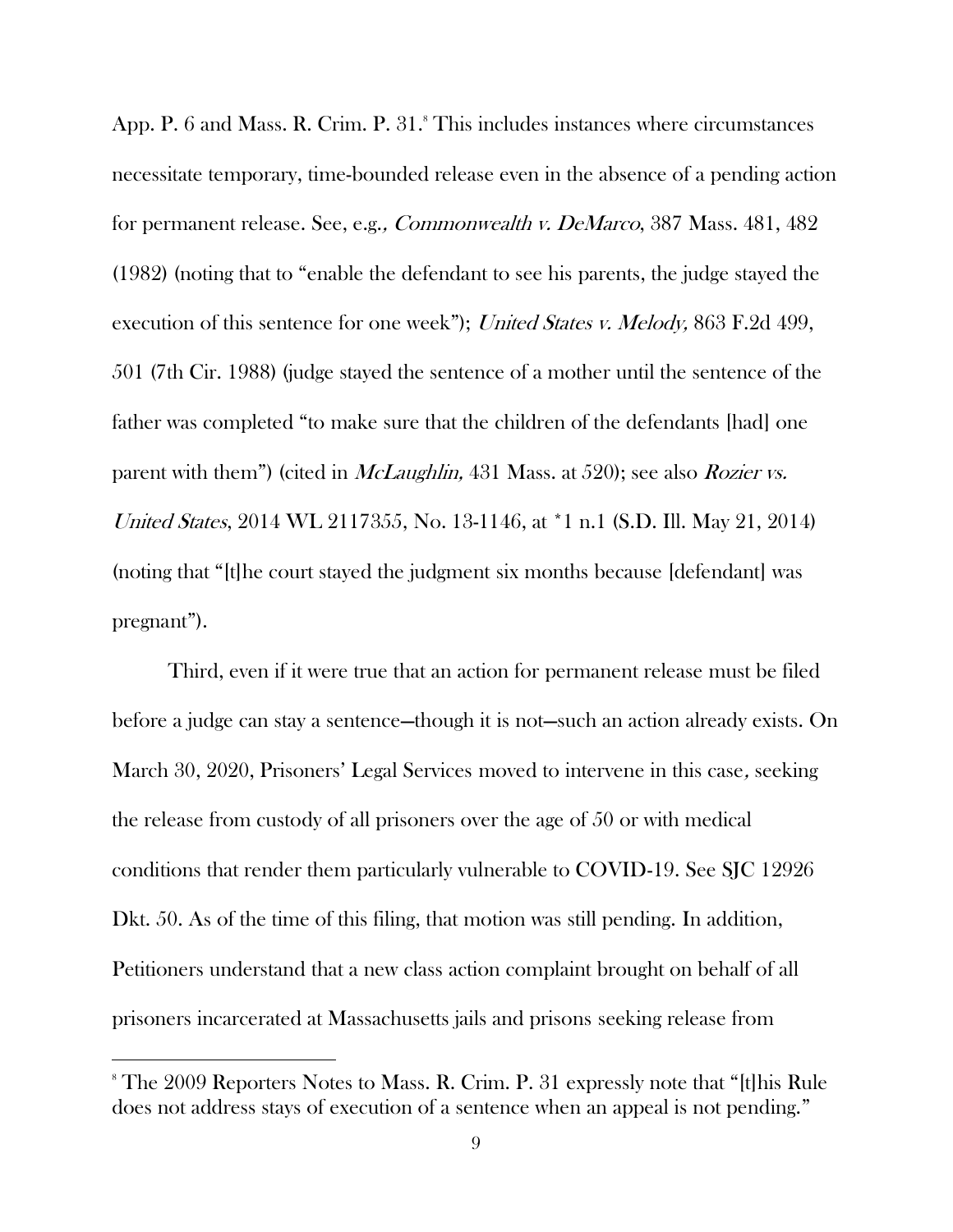custody based on violations of their rights under the 8th Amendment and article 26 will be filed with the single justice under G. L. c. 214, § 1, today. These actions implicate the rationale of *Charles*, where this Court authorized stays for defendants with pending new trial motions "because a conviction may be reversible, but the time spent in prison is not." Charles, 466 Mass. at 77. Here, given the risks presented by COVID-19, the time that defendants spend in prison while the above actions are adjudicated is just as irreversible, if not more so.

If this Court agrees that it should modify its opinion and authorize sentences to be stayed even in the absence of predicate appeals or motions for new trial, Petitioners recommend that the Court:

- 1) Establish a rebuttable presumption of a stay for certain individuals, such as those who are:
	- a. Eligible for parole and incarcerated for an offense that is not listed in Appendix A of this Court's April 3, 2020, decision;
	- b. Serving time in a house of correction for a non-excluded offense;
	- c. Completing their sentences within six months, taking into account any credit for good behavior or programming;
	- d. Incarcerated for a probation or parole violation that does not include an allegation of a new criminal offense;
	- e. Vulnerable to COVID-19 due to age or medical condition; or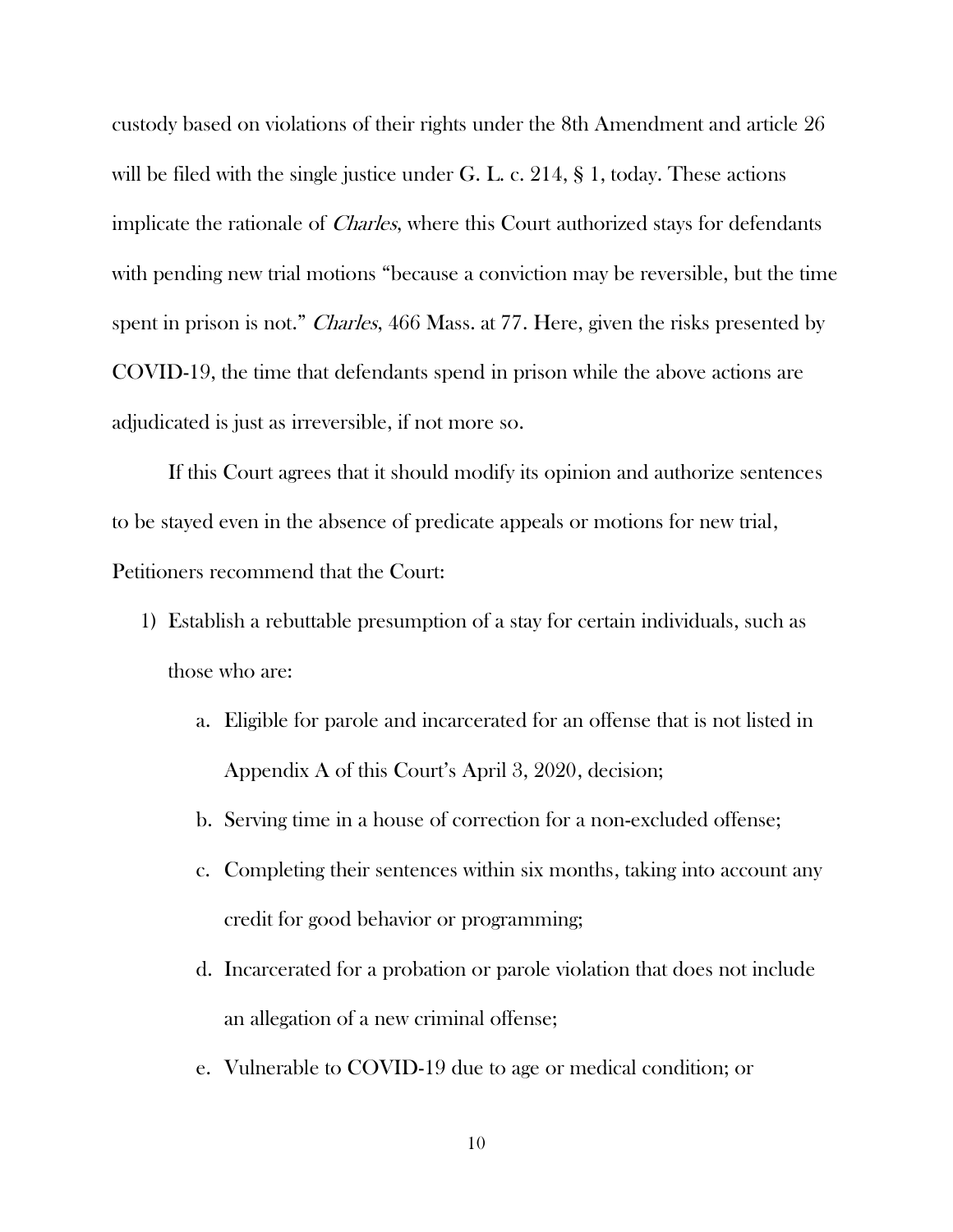f. Medically qualified for medical parole.

- 2) Order DOC and the Sheriffs to facilitate the prompt filing of stay motions by providing Petitioners with the name, docket number, inmate number, wrap-up date, and parole eligibility date of all individuals who fall into the categories listed above; providing access to medical records within 24 hours of a request; and ensuring prompt access to confidential attorney-client communications.
- 3) Require motions for stays to be heard no later than two business days after the filing of the motion, with a decision to be rendered promptly thereafter. See CPCS v. Trial Court, 484 Mass. at 453 (ordering "a hearing within two business days" for those pretrial detainees entitled to a rebuttable presumption of release).<sup>9</sup>

This Court has said that "these are not normal times." *Id.* The pandemic is sufficiently exceptional to trigger this Court's inherent power to authorize trial courts to grant stays of execution of sentences, even in the absence of a pending postconviction motion or appeal. Incarcerated people should be allowed to ask that their sentences be paused during this pandemic, so they can finish them when it would not risk their health or life to do so.

<sup>9</sup> Given the urgent nature of the pandemic, Petitioners request that this time frame apply to all motions for stay, including those filed under Mass. R. Crim. P. 31 and Mass. R. App. P. 6(b).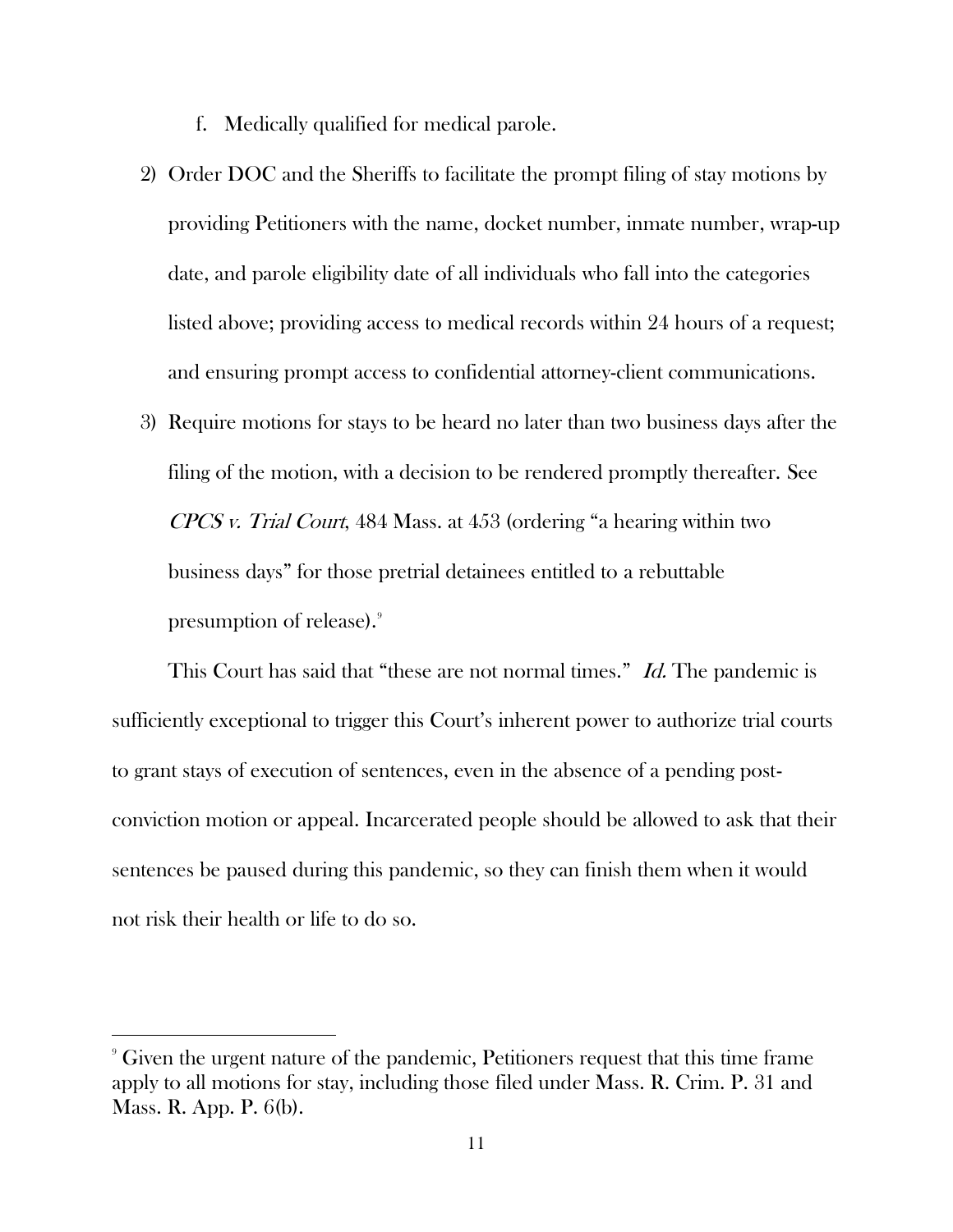#### II. This Court should take further steps to effectuate the decision's stated goals.

The Court's opinion recognized a need to facilitate the expeditious release of those in pretrial detention, allow for the release of individuals through timely Rule 29 motions, and encourage the release of individuals via parole. Nearly two weeks of implementation have demonstrated that this is not happening fast enough, partly because Petitioners cannot clear roadblocks as fast as others create them. For example, none of the DOC's daily reports have provided all of the information ordered by the Court in its April 3 decision. See, e.g., Id. at 435, 448 n.20 ("the DOC shall furnish the special master daily reports of inmate counts and rates of COVID-19 cases at each facility"). Petitioners have had to undertake substantial efforts just to get the DOC to report as much information to the Special Master as it does to the media. <sup>10</sup> Several counties are refusing, after repeated requests, to provide lists of people who are held pending a probation violation hearing and thus eligible for the rebuttable presumption of release (unless they also have a pending excluded offense). The parole board has apparently not expedited the release of previouslyapproved individuals.<sup>11</sup> And while some Respondents are facilitating prompt

l

<sup>&</sup>lt;sup>10</sup> Compare Jennifer McKim (@jbmckin), Tweet Dated April 13, 2020 @ 5:41 P.M., https://twitter.com/jbmckim/status/1249814890279247872 (reporting facility-specific information about inmate and staff COVID-19 infections in the DOC, as well as prisoner deaths), with Special Master's Weekly Report (Apr. 13, 2020) (reflecting that DOC did not report that same information during its first seven daily reports in this case).

 $11$  See Affidavit of Catherine J. Hinton (Apr. 15, 2020).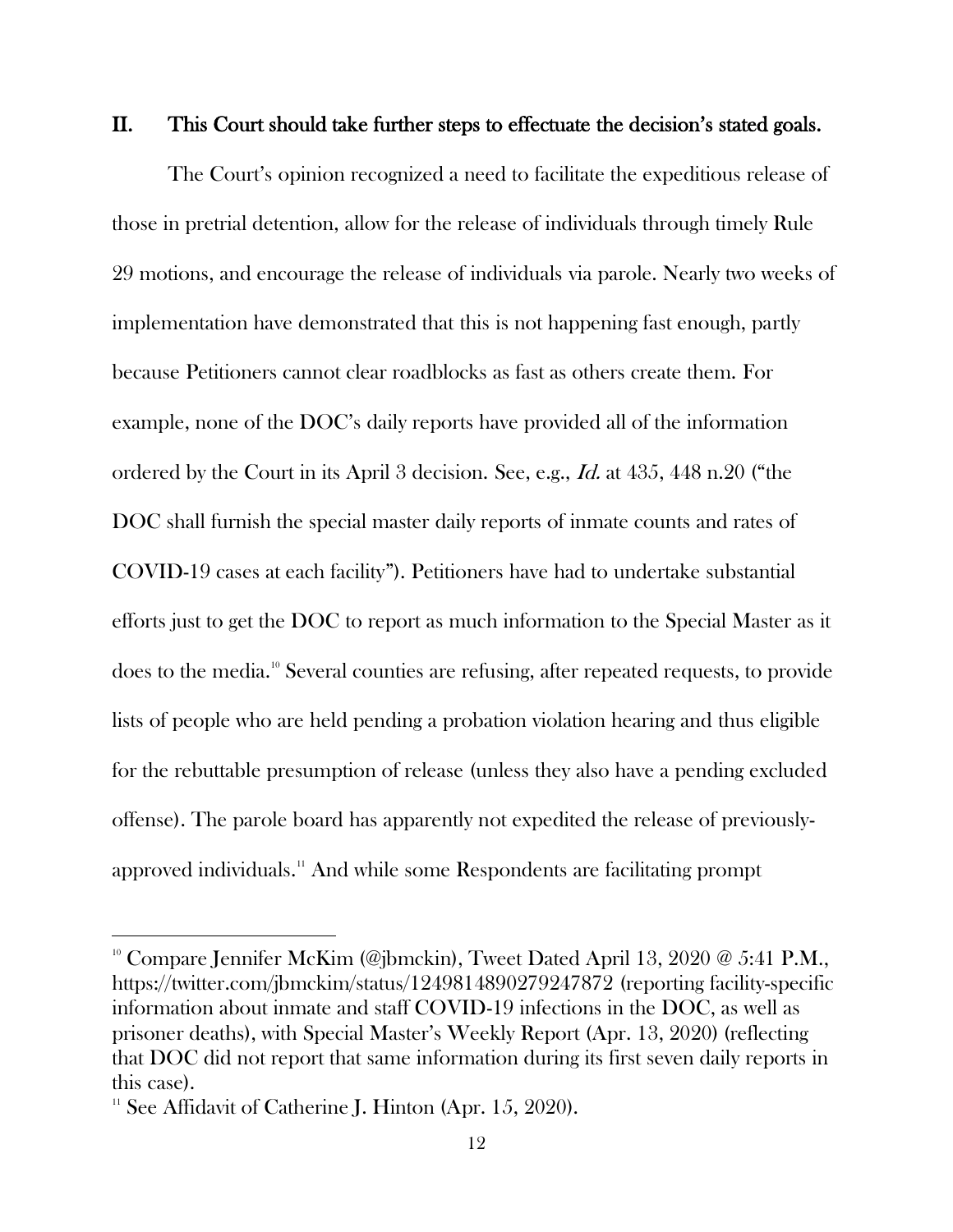attorney-client communications and releases of medical records, others are not and some are even requiring attorneys to *mail* medical releases to clients, both of which slow the process of filing motions. But see Id. at 448-449 ("Defense counsel shall be permitted promptly to convene video or teleconferences with their clients; the sheriffs' offices and DOC are to work with the defense bar to facilitate such communications"); Id. at 448 n.21 ("Upon request by a defendant, the sheriffs also are required timely to provide the defendant with his or her requested medical records"). These delays can cost lives.

The situation is unlikely to improve faster than the rate of infection, and is grounds for substantially rehauling the current framework. The Court could, for example, set a decarceration benchmark or involve the Single Justice more thoroughly in facilitating releases. Cf. Reply Br. 25-26. But even if the Court maintains the current framework, it should correct key misapprehensions that, while surely understandable given that this Court's opinion issued just three days after oral argument, are preventing the opinion from operating as intended. Petitioners therefore request that the Court take the following actions.

## 1. Permit individualized release decisions for pre-trial detainees exposed to the virus.

This Court's holding that people who are COVID-19 positive or quarantined are ineligible for release, CPCS v. Trial Court, 484 Mass. at 448 n.19, appears to reflect a view that keeping those individuals incarcerated will protect public health.

13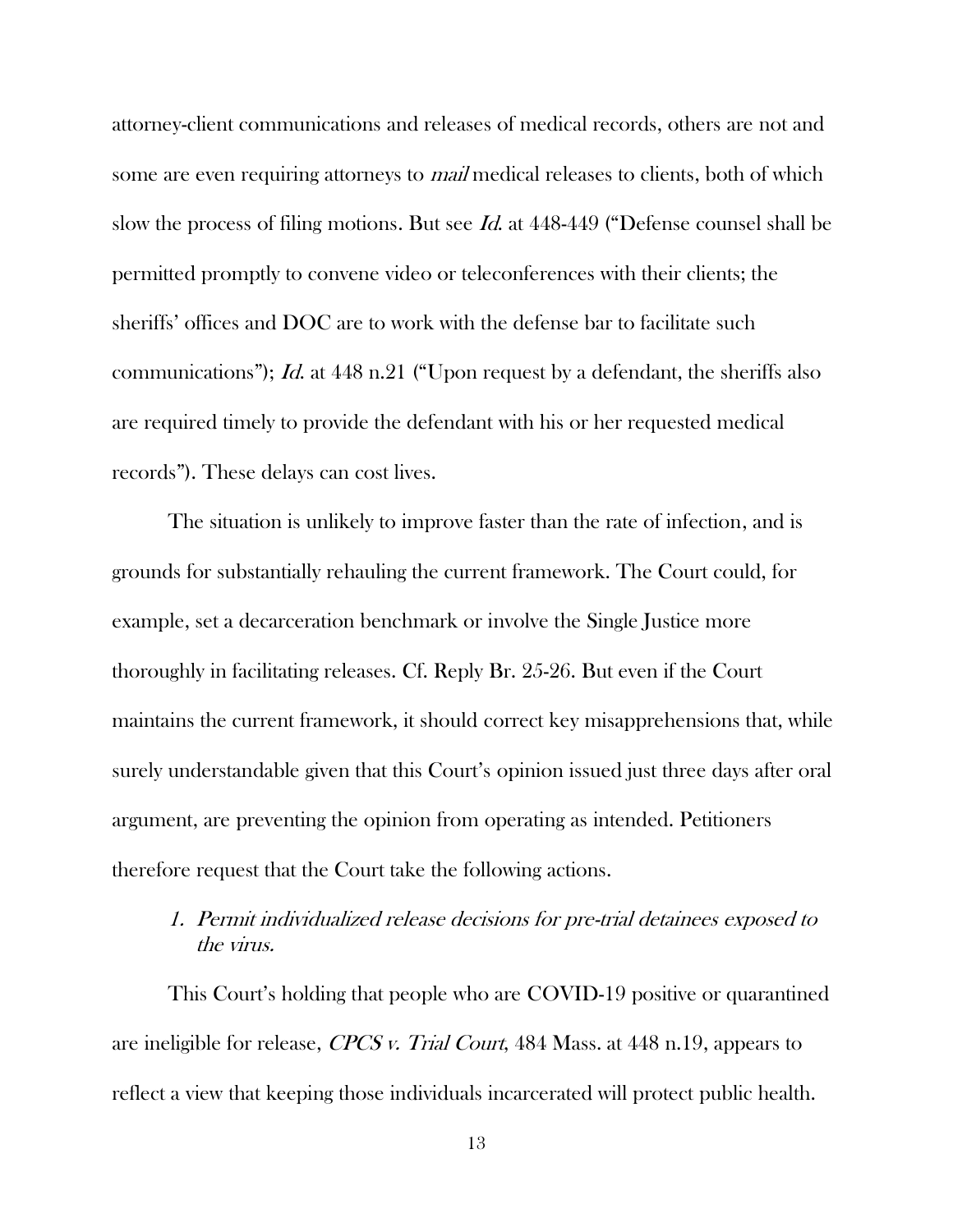This view is incorrect. Individuals who have a place to self-quarantine in a private setting should be released; if they remain "quarantined" in a prison, jail, or house of correction, they will still have numerous daily interactions with correctional staff who often move between units and certainly move in and out of the facility. Trial courts should therefore be permitted to release individuals who have tested positive for, or have been exposed to, the virus based on an individualized determination of the circumstances of the person seeking release and their ability to self-quarantine.

## 2. Require Rule 29 motions to be heard more quickly.

This Court recognized the judicial authority to revise or revoke sentences based on timely-submitted Rule 29 motions, id. at 450, and a need for timely reductions in the number of people who are held in custody, *id.* at 445. Yet, in the wake of the Court's decision, the trial court has issued standing orders that allow the Commonwealth to wait fourteen days before responding to a Rule 29 motion, and which place no time limit on the trial judge's resolution of those motions. <sup>12</sup> In this pandemic, where the number of infected prisoners has already spiked nearly tenfold since this case was argued,<sup>13</sup> fourteen days is a lifetime. This Court should

l

 $12$  Boston Municipal Court Standing Order 5-20 at 3; Juvenile Court Standing Order 5-20 at 3; Superior Court Standing Order 5-20 at 3; District Court Standing Order 4- 20 at 4.

 $13$  On March 31, the day of argument, 17 incarcerated people were infected. See Vernal Coleman & Andrea Estes, SJC hears arguments over releasing some inmates during the pandemic, THE BOSTON GLOBE (March 31, 2020). According to the daily reports, today (April 16) that number has increased to 167.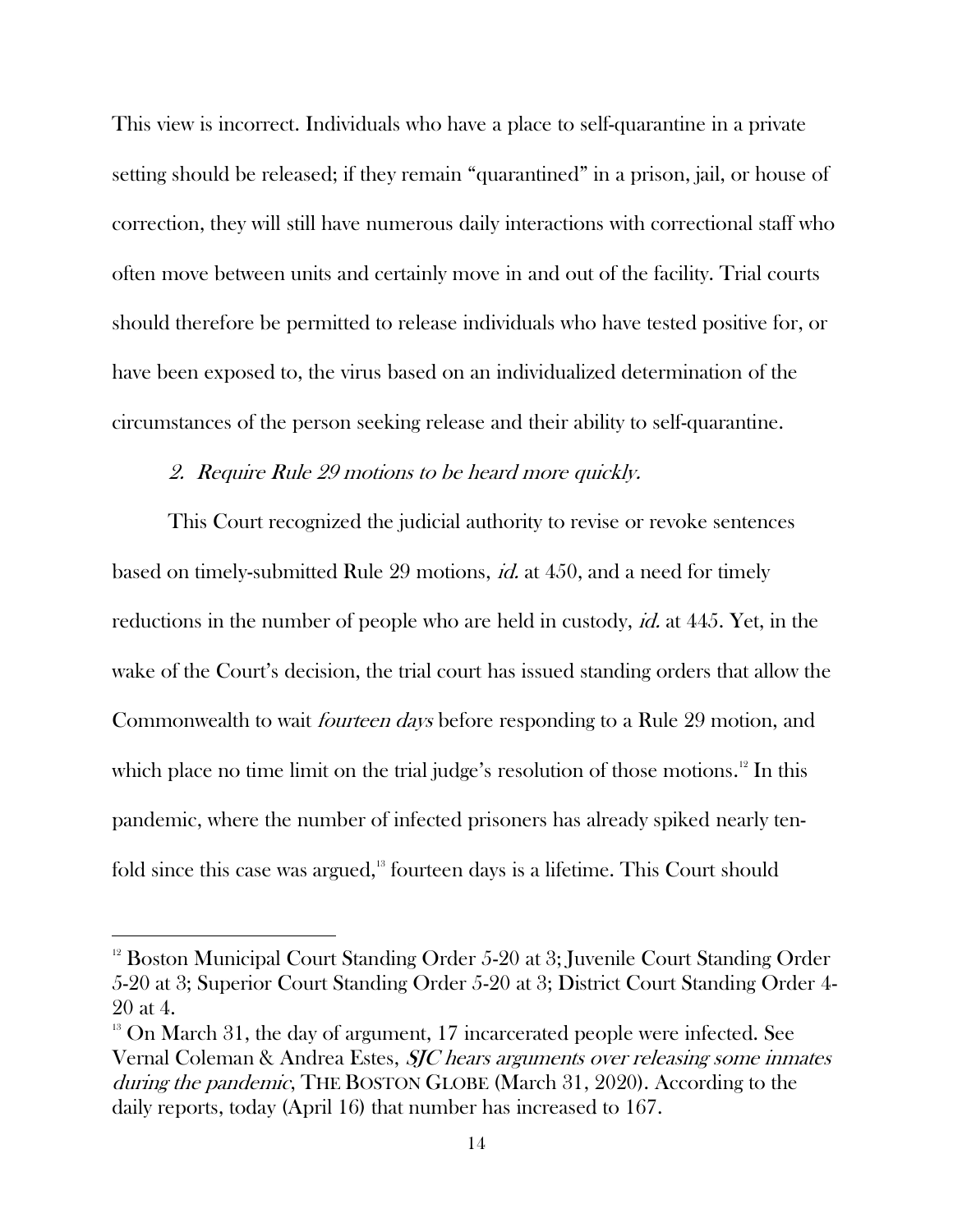require the Commonwealth to respond to Rule 29 motions within 48 hours and trial courts to decide such motions promptly thereafter.

The Court should also remind trial judges that they can consider COVID-19 as a fact that existed at the time of sentencing. See, e.g., Commonwealth v. Jackson, 80 Mass. App. Ct. 528, 533 (2011) (fact that existed at the time of original sentencing, but was not known to the judge, is "a permissible ground" on which to revise a sentence). The first case of COVID-19 in the United States was reported on January 21,  $2020$ ,<sup>14</sup> the World Health Organization declared a global health emergency on January 30, 2020, <sup>15</sup> and the first case in the Commonwealth was confirmed on February 1, 2020.<sup>16</sup> To the extent that the full danger of the virus was appreciated only later, Rule 29 was meant to address just this type of misunderstanding. Indeed, it is inconsistent with due process to sentence a defendant on "the basis of assumptions" that "were materially untrue." Townsend v. Burke, 334 U.S. 736, 741 (1948).

l

<sup>&</sup>lt;sup>14</sup> First patient with Wuhan coronavirus is identified in the U.S., NEW YORK TIMES (Jan. 1, 2020), available at: https://www.nytimes.com/2020/01/21/health/cdccoronavirus.html.

 $15$  A timeline of the coronavirus pandemic, NEW YORK TIMES (April 2, 2020), available at: https://www.nytimes.com/article/coronavirus-timeline.html.

 $16$  Boston man has coronavirus, WBUR (Feb. 1, 2020), available at: https://www.wbur.org/news/2020/02/01/coronavirus-boston-massachusetts.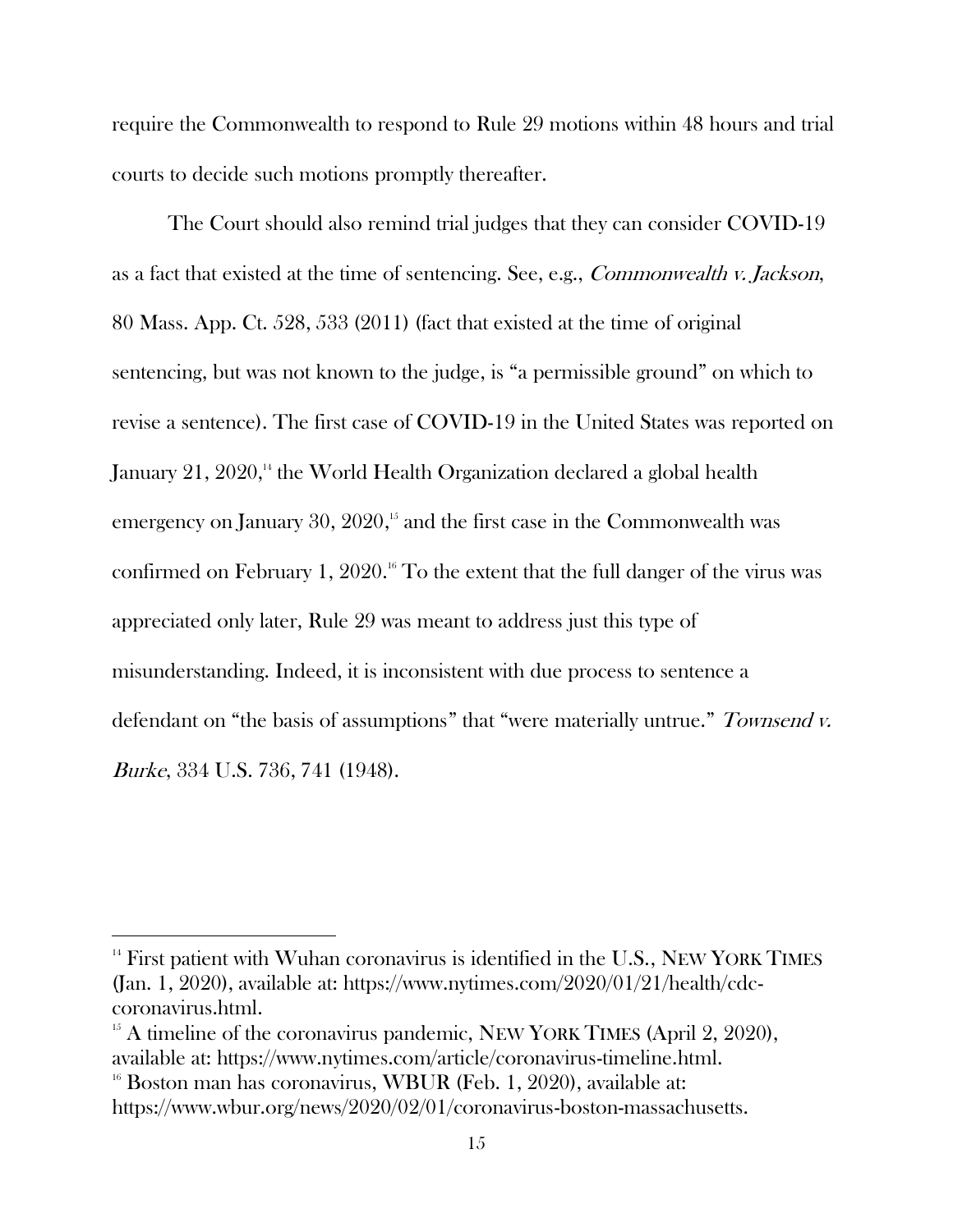## 3. Order DOC, the Parole Board, and the Sheriffs to provide information to Petitioners.

This Court urged the DOC and the parole board to "expedite" parole hearings, the issuance of parole permits, and petitions for compassionate release, as well as identify other individuals who could be released. 484 Mass. at 453. Although Petitioners are engaged in talks with the parole board that have been fruitful, we have received no information demonstrating that this Court's expectations are being fulfilled. To the contrary—the only thing we know is that 58 people have been released on parole since the SJC's order. <sup>17</sup> There are a number of categories of incarcerated people who could seek release from the parole board if Petitioners knew who they were and could provide counsel to facilitate that process. Accordingly, the DOC, the Sheriffs, and the parole board should now be ordered to

provide the names of all people who have a positive parole vote and are awaiting a

parole permit,<sup>18</sup> as well as the following individuals:

- 1. House of Correction prisoners who have not yet reached their initial parole eligibility date, but with counsel could submit an emergency petition to the parole board for early consideration pursuant to 120 Code Mass. Regs. § 200.1(3);
- 2. All incarcerated persons who received a positive vote for parole but release is contingent upon completing a particular program or spending time in lower security, who with counsel could seek reconsideration of the parole contingency under 120 Codes Mass. Regs. § 304.03;

<sup>&</sup>lt;sup>17</sup> See Special Master's Weekly Report (Apr. 13, 2020).

 $18$  The parole board has already provided CPCS with 170 names.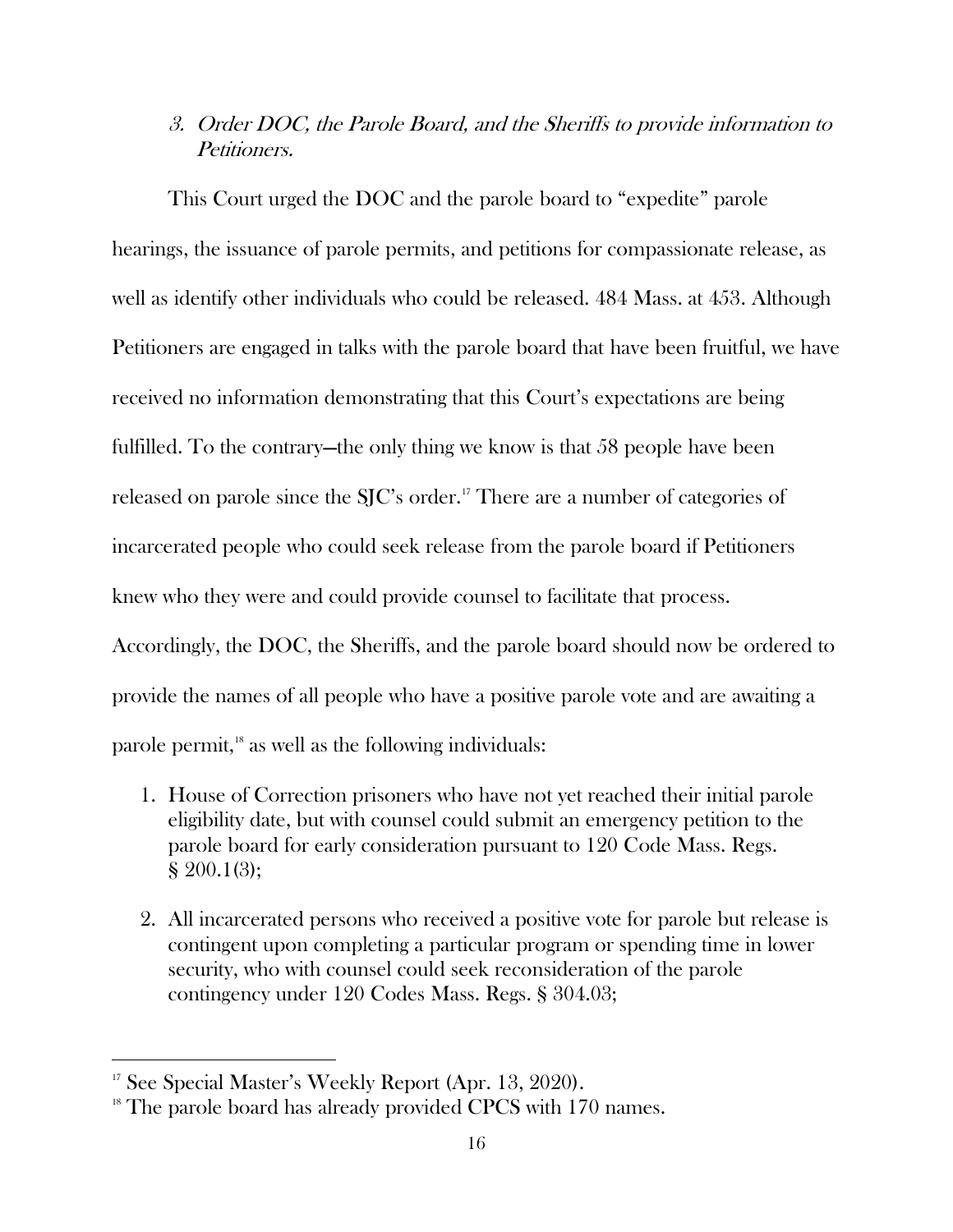- 3. Incarcerated persons waiting for a preliminary hearing or a final revocation hearing on an alleged technical violation of parole (akin to the probationer detainees who are entitled to the presumption of release), as these people could submit an emergency petition to withdraw the parole warrant pursuant to G. L. c. 127, § 149;
- 4. Incarcerated persons whose parole was revoked and are serving time for a technical violation of parole, as these people could submit an emergency petition to reconsider the decision to revoke parole pursuant to 120 Code Mass. Regs. §304.03; and
- 5. Incarcerated persons medically qualified for medical parole, as they are some of the people most vulnerable to the virus.

To ensure expeditious consideration of these requests, Petitioners ask this Court to urge the chair of the parole board to exercise its discretion to seek the immediate appointment of three special board members pursuant to G. L. c. 27, § 7. Cf. Bridgeman v. Dist. Attorney for Suffolk Dist., 476 Mass. 298, 300 (2017) (the Court declared "the district attorneys shall exercise their prosecutorial discretion and reduce the number of relevant Dookhan defendants).

Finally, to effectively advocate for our clients' release on parole or medical parole, it is sometimes necessary to obtain the assistance of a social worker or medical expert. There is no mechanism in place to obtain court approval for these essential expenditures as required by the Indigent Court Costs Act. See G. L. c. 261, §§ 27A-27G. Petitioners therefore request that this Court permit and order the trial court to work with CPCS to create an administrative procedure to rule upon motions for funds within one business day in cases that involve the parole board or medical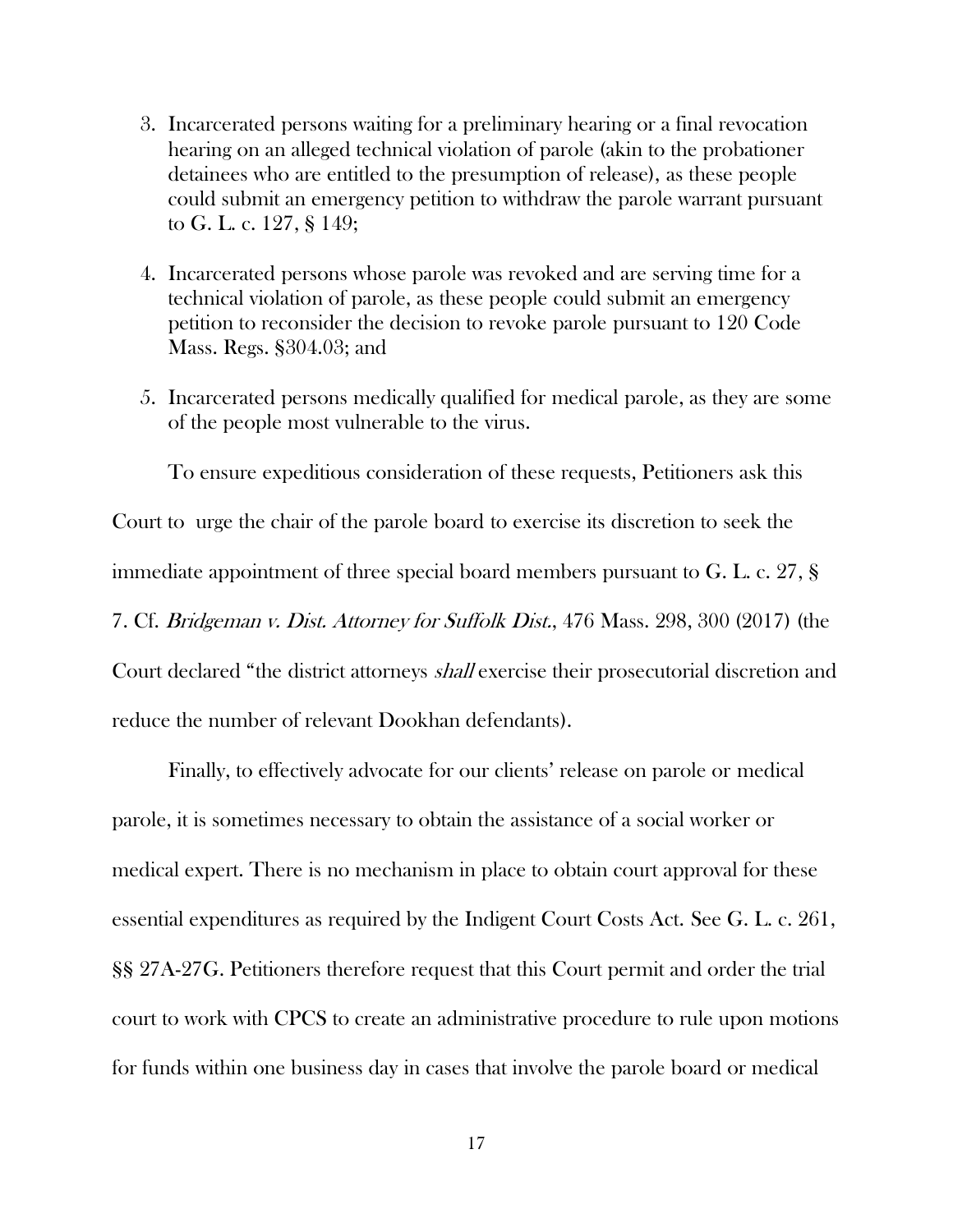parole proceedings. In the alternative, Petitioners request that this Court order the automatic approval of funds for up to ten hours of assistance from social workers or other experts in connection with representation related to COVID-19 parole and medical parole proceedings.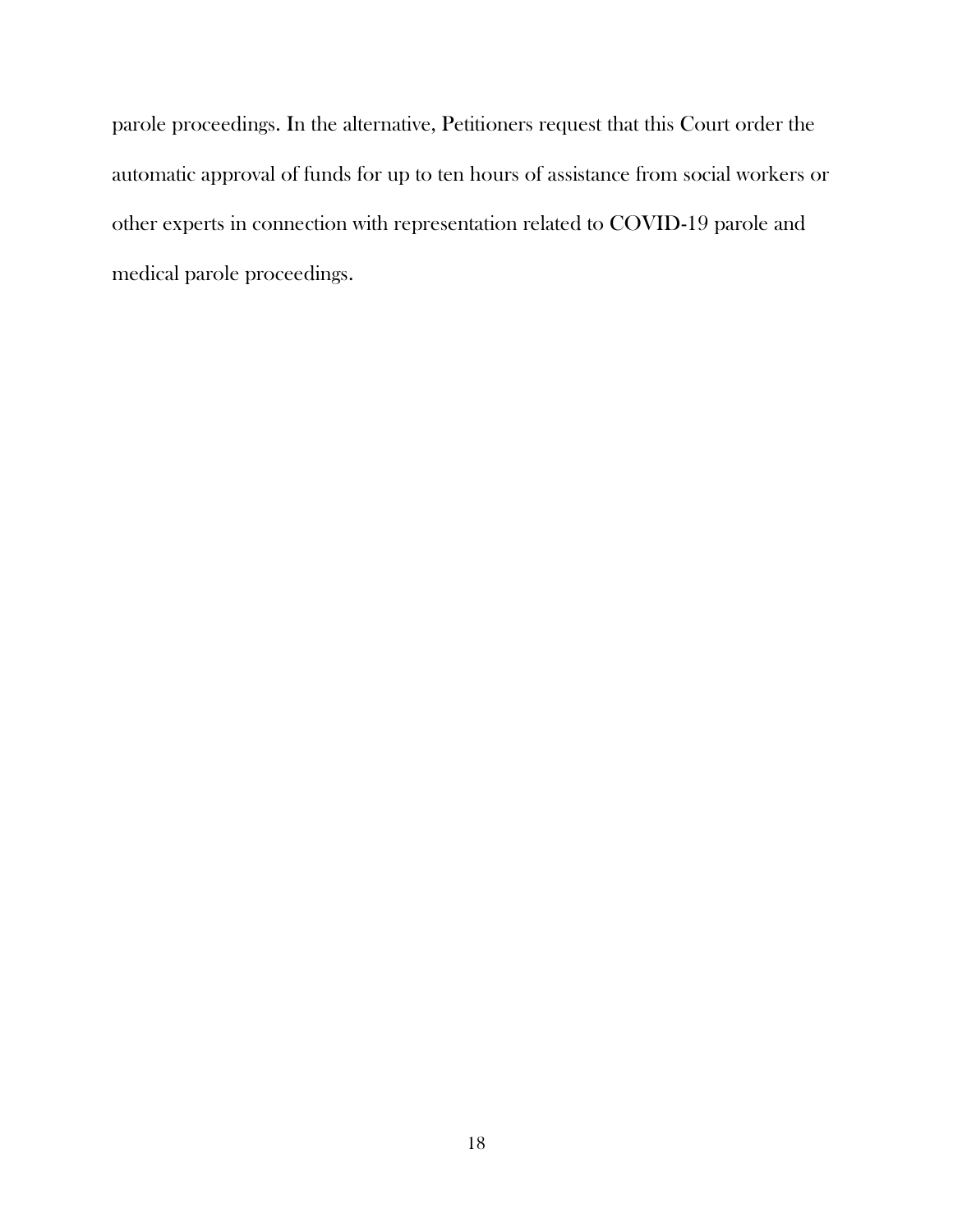### Respectfully submitted,

#### /s/ Rebecca A. Jacobstein /s/ Matthew R. Segal

Rebecca Jacobstein, BBO 651048 Benjamin H. Keehn, BBO 542006 Rebecca Kiley, BBO 660742 David Rangaviz, BBO 681430 Committee for Public Counsel Services 44 Bromfield Street Boston, MA 02108 (617) 910-5726 rjacobstein@publiccounsel.net

Counsel for the Committee for Public Counsel Services

Matthew R. Segal, BBO 654489 Jessie J. Rossman, BBO 670685 Laura K. McCready, BBO 703692 Kristin M. Mulvey, BBO 705688 ACLU Foundation of Massachusetts, Inc. 211 Congress Street Boston, MA 02110 (617) 482-3170 msegal@aclum.org

Chauncey B. Wood, BBO 600354 Massachusetts Association of Criminal Defense Lawyers 50 Congress Street, Suite 600 Boston, MA 02109 (617) 248-1806 [cwood@woodnathanson.com](mailto:cwood@woodnathanson.com)

Victoria Kelleher, BBO 637908 Massachusetts Association of Criminal Defense Lawyers One Marina Park Drive, Ste. 1410 Boston, MA 02210 (978) 744-4126 [victoriouscause@gmail.com](mailto:victoriouscause@gmail.com)

Counsel for Massachusetts Association of Criminal Defense Lawyers

Dated: April 17, 2020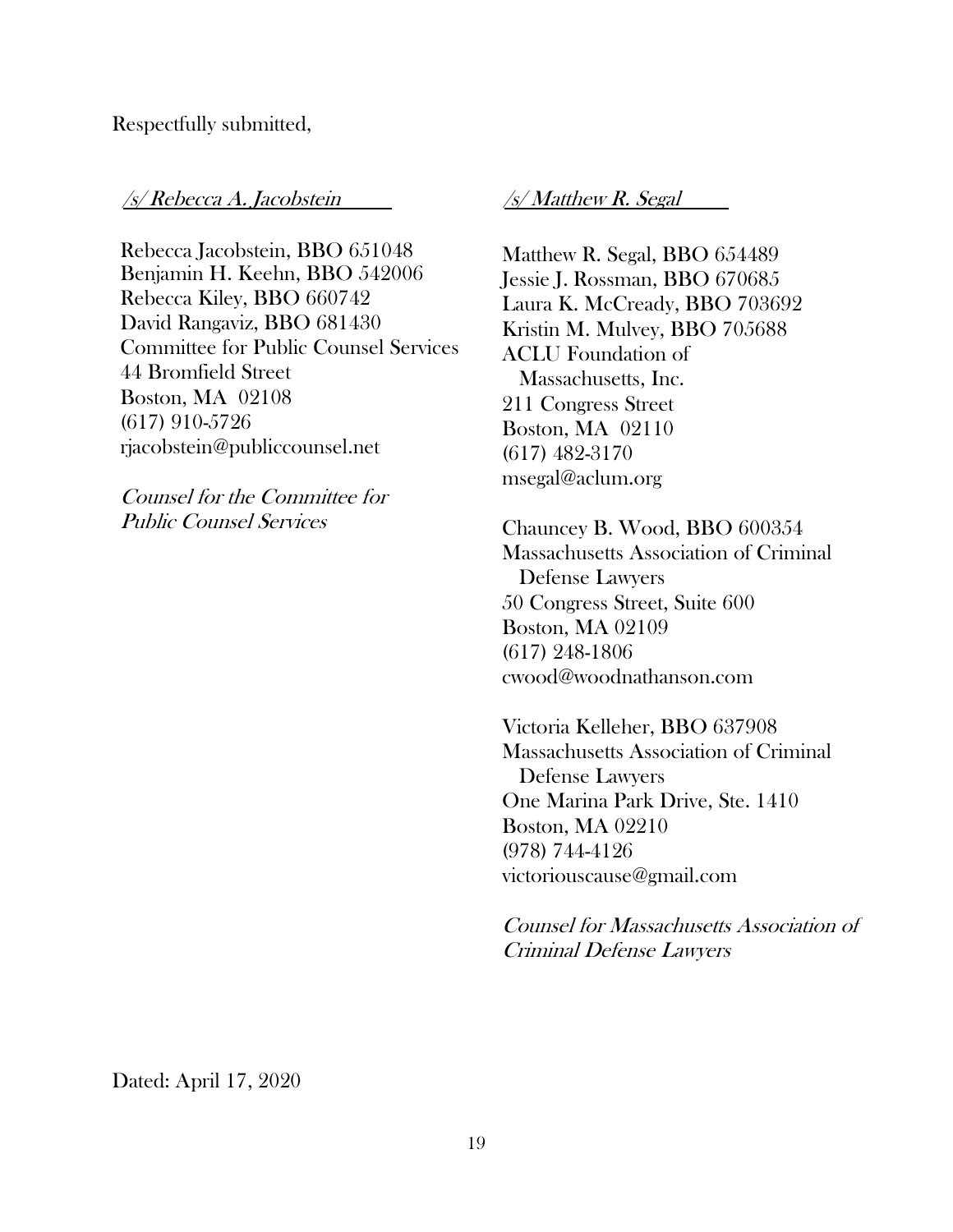#### AFFIDAVIT OF CATHERINE J. HINTON, ESQ., RESPECTING PAROLE BOARD PREREQUISITES BLOCKING ACTUAL PAROLE RELEASE OF PREVIOUSLY-APPROVED INDIVIDUALS DURING COVID-19 PANDEMIC

I, Catherine J. Hinton, hereby depose and state under the pains and penalties of perjury as follows:

- I am an attorney licensed to practice law in the  $1.$ Commonwealth of Massachusetts, and other jurisdictions. I hold Massachusetts BBO license number 630179, and am a member of the bar in good standing. I am a partner in the firm of Rankin & Sultan, and my work address is 151 Merrimac Street, Boston, MA 02114.
- In the course of my professional work, I have  $2.$ represented several juvenile homicide offenders who are eligible for parole pursuant to Diatchenko v. District Attorney for Suffolk County, 466 Mass. 655, 675 (2013).
- $3.$ Two of my parole clients have received recent positive parole decisions (dated February 19, 2020 and March 26, 2020) declaring them to be rehabilitated and suitable parole candidates, and each of them has a private home to go to in the community, but they have not yet been released from incarceration. Instead, the Parole Board has required them to serve additional time in lower security and to complete a Long Term Residential Program before they can actually be released to their home plan.
- $4.$ These requirements are expected in ordinary times, but in the unusual context of the COVID-19 pandemic, these requirements ensure that the parole petitioner cannot actually be released, for the reasons explained below.
- The requirement to serve additional time in lower 5. security means that a parole petitioner, despite being deemed a suitable candidate for parole, cannot be released because the DOC has halted all transfers between institutions, so that no one can actually be transferred to lower security at

 $\mathbf{1}$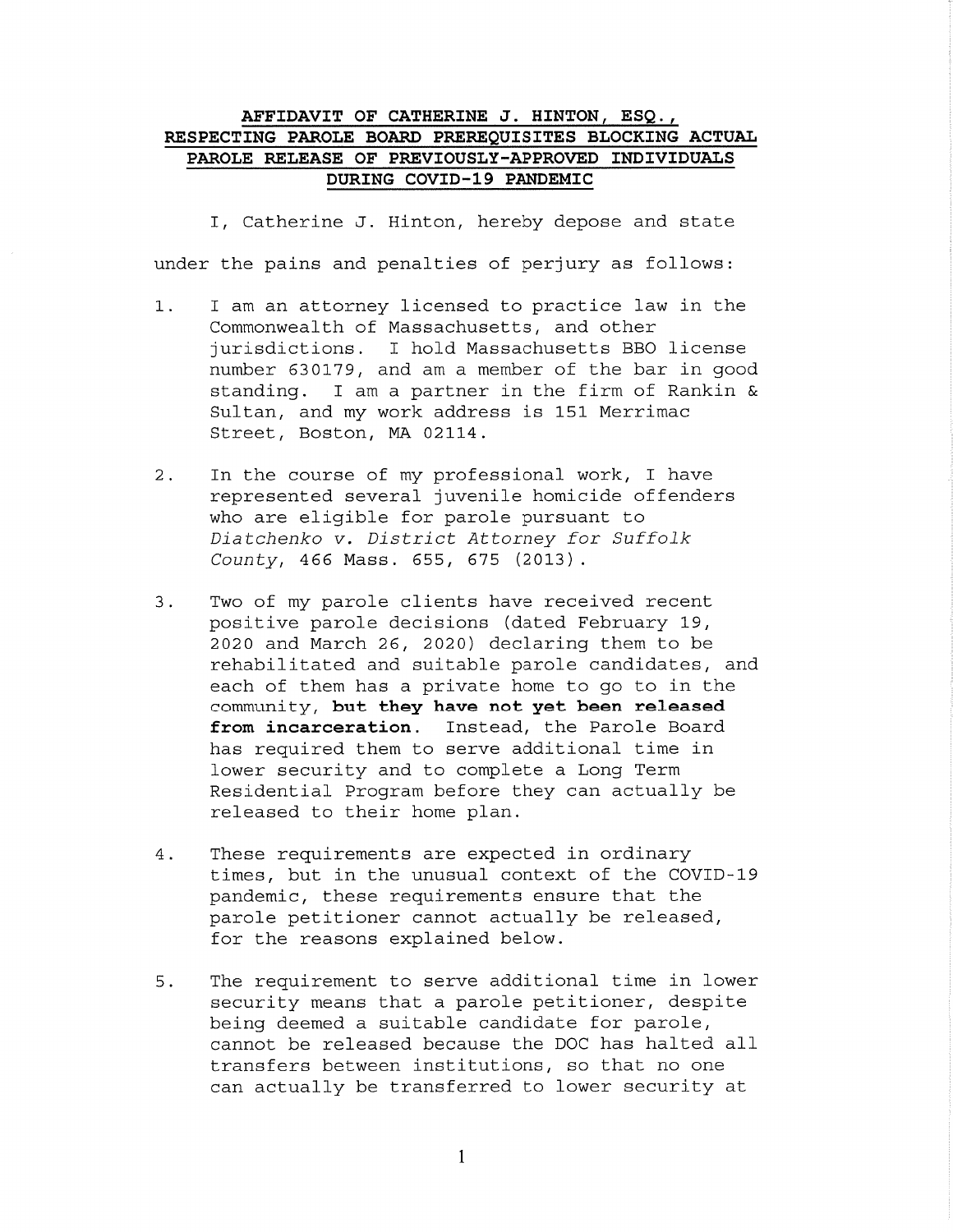this juncture (see CPCS et al v. Chief Justice of the Trial Court et al, SJC-2020-12926, p. 5: "...the CDC recommends restricting transfers between correctional facilities, which the Department has done...").

- The requirement to complete a Long Term 6. Residential Program means that a parole petitioner, despite being deemed "a suitable candidate for parole," cannot be released in a timely manner because there are currently no Long Term Residential Programs that will admit parolees without waiting on a waiting list.
- In CPCS et al v. Chief Justice of the Trial Court 7. et al, SJC-2020-12926 (April 3, 2020), the SJC stated (p. 39): "We urge the board to expedite release of these previously-approved individuals...." The SJC further stated (p. 39, fn 24): "The parole board should use every effort to expedite the several stages of [the release] process as far as reasonably possible so as to reduce the over-all number of incarcerated inmates as quickly as possible."
- One of my parole clients (#W36275) is over age  $8.$ 60, has pre-existing medical conditions making him particularly vulnerable to COVID-19, was previously released on parole and is currently re-incarcerated solely due to non-criminal, nonviolent parole violations. He was issued a positive parole decision, declared to be "rehabilitated," and deemed a "suitable candidate for parole" on February 19, but he was required to serve 12 months of additional time in lower security and complete a Long Term Residential Program before actual release. He cannot be transferred to lower security because transfers are currently restricted. Nearly two months have gone by since his positive parole vote was issued. On March 18, 2020, I filed an appeal of the Parole Board's decision under 120 CMR 304.02(3)(e); 304.03(a); and 304.03(d), seeking relief from the prerequisites of time in lower security and a long term residential program, and seeking release to his previously-approved home plan. Instead, the Parole Board issued a change